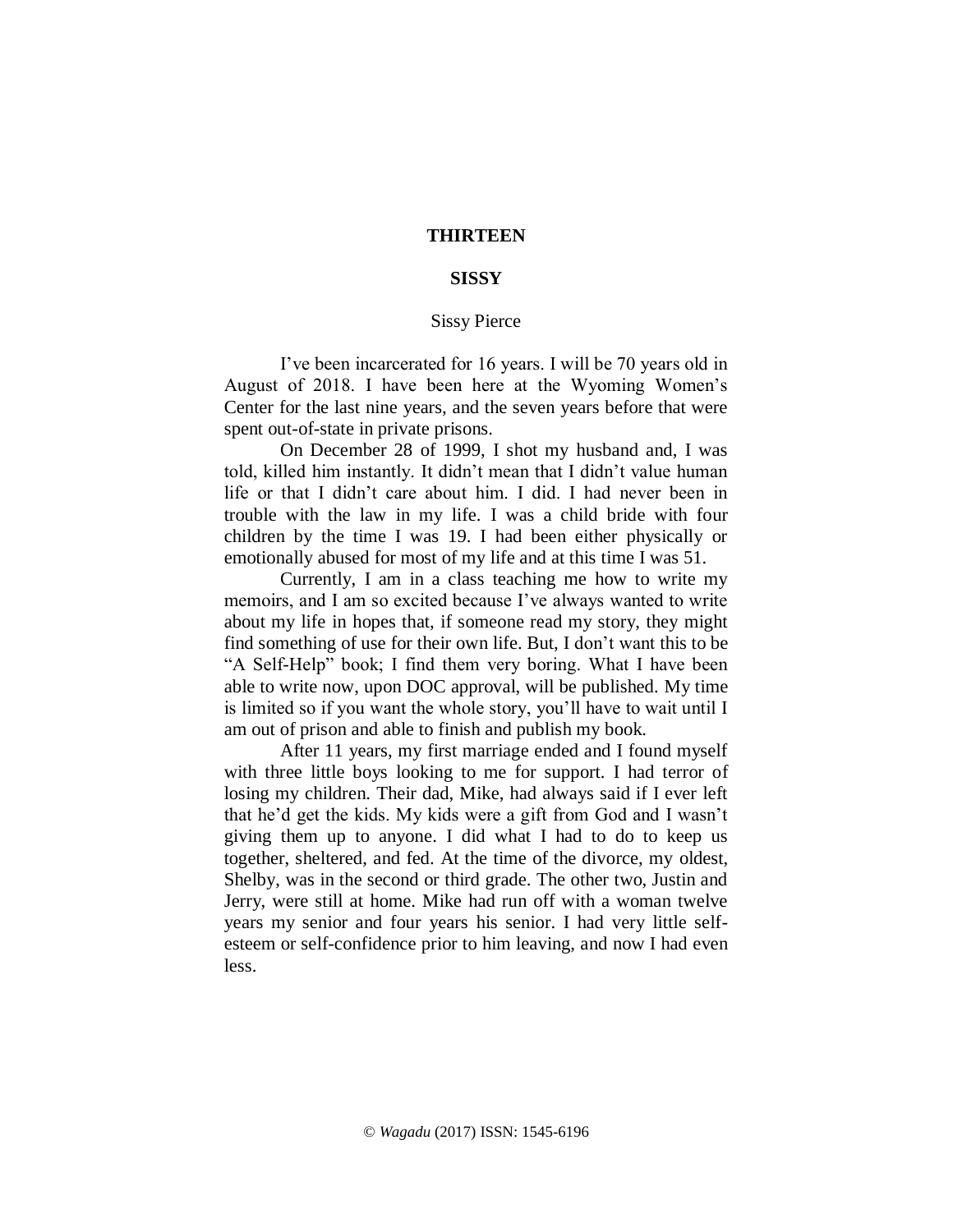When I was eighteen, he had taught me to drive an 18 wheeler, but I only worked a few short months before his uncle's wife told the company I wasn't 21, which was required for insurance to cover employees. I had quit to keep from being fired. The shame of being fired was more than I could bear. Five years later, when Mike left me, I'd been working at Burger King for about a year and was waiting for a new store to finish getting built, one block from my house, that they wanted me to manage. I was 23.

My children and I moved from Baton Rouge, Louisiana to live with my grandparents in East Texas, who raised me, as I tried to make a life for us. I asked for enough food stamps to feed my children until I found work. The Welfare Department said no because my grandparents had too much money. That wasn't fair. It was my responsibility. My grandparents had worked hard for what they had. They took care of us, but every day my grandmother reminded me of my plight and how I had messed up my life by running away to get married at thirteen. The old cliché, "You made your bed, now lie in it," comes to mind. I did soon find work in a poultry plant seventeen miles west of our house. I had a new 1972 Chevrolet Monte Carlo, but then I lost my job and the car within a few months from being sick with tonsillitis while my middle child was sick with pneumonia. We received no help from their dad. Mike had a new family.

After he left me, and our family, for another woman, I was pretty sure I had a hard road ahead. I chose to fool with a married man, Joe, who was close to 15 or 20 years older. It didn't last, and my relationship with my grandmother deteriorated more each day since I had to move back in with them. I found work again thirtyfive miles east, over the state line in Shreveport, Louisiana. My cousin helped me get a 1968 Chevrolet station wagon; I was able to get into low-income housing two blocks from my job and hire a babysitter who lived next door.

By this time, I had filed for a divorce in Texas. Any man that asked me out, I went with, whether he was married or not. I didn't stop to think how I was hurting myself because I was trying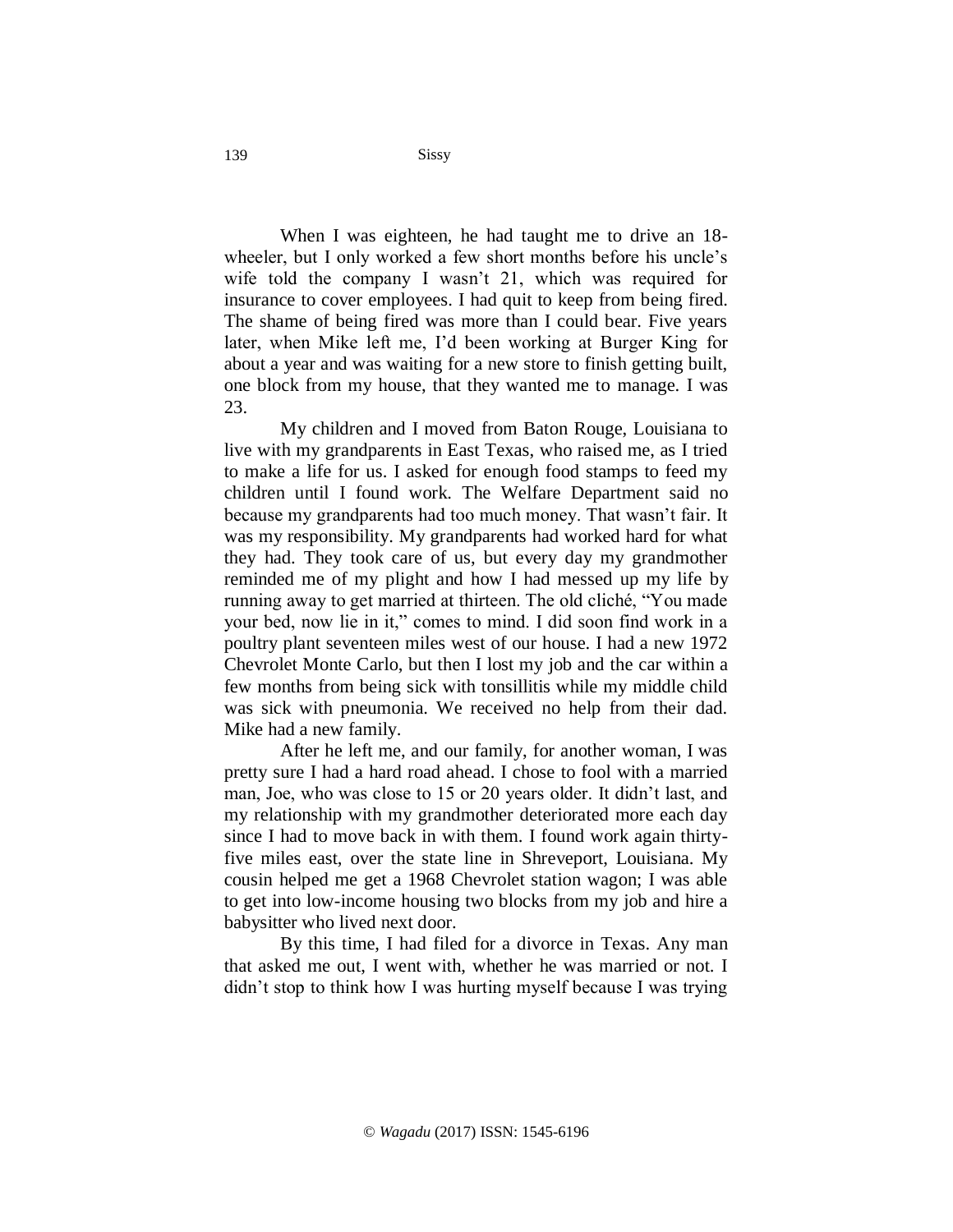to get back at Mike and he didn't even know it. I kept moving up in the job pay scale and moving up in the caliber of men, or so I thought. I married two whose line was, "Marry me and let me help you with the boys." One I really did love and respect, Cody. He taught me everything a "man" should know. I took care of cows on a ranch where we lived and raised row crops and cattle. It belonged to his ex-brother-in-law, Jesse, who soon took a fancy to me. Cody was 25 years my senior and Jesse, the boss, was a little younger. I learned to ride horses, take care of them, pen cattle, and doctor them as needed. We rodeoed on weekends; he was a judge and I was a rodeo secretary. We also shod horses, made ropes for riding the bulls, and worked as ranch hands, so we made a decent living. Everything we did, we did together. We'd probably have stayed together if he better understood my kids, or kids in general.

In 1976, we moved back to Shreveport, Louisiana, the town that I really considered to be my home. He went back to the welding and blacksmith shop he had worked at before. I wanted to be a girl again and landed a job in a dermatology office with two doctors and on-the-job training. It paid \$500.00 a month, and two and a half years later, it still only paid \$550.00 a month. After those two and a half years, I went next door to a gas station and convenience store to work as manager making \$1500.00 a month with a \$1000.00 bonus every three months if inventory stayed good with little shortage and good sales. Wouldn't you know it the District Supervisor, who was married just like I was, fell in love with me. Then, the CEO of an oil company, Ron, came to town for a visit, and he also fell in love with me. I soon visited him in Tulsa. I was married and so was he, but that didn't stop Ron from offering me a luxury penthouse apartment, chauffeured limo, an allowance and to not have to work. Boy, I had made it. How come I don't feel great? I did not drink hardly at all, I went to church with my family, I took good care of our home; no fast food, I cooked, did laundry, starched and ironed twenty-seven pairs of jeans a week, shined cowboy boots and dress shoes—all until the boys learned to do it. The one thing was that Ron never mentioned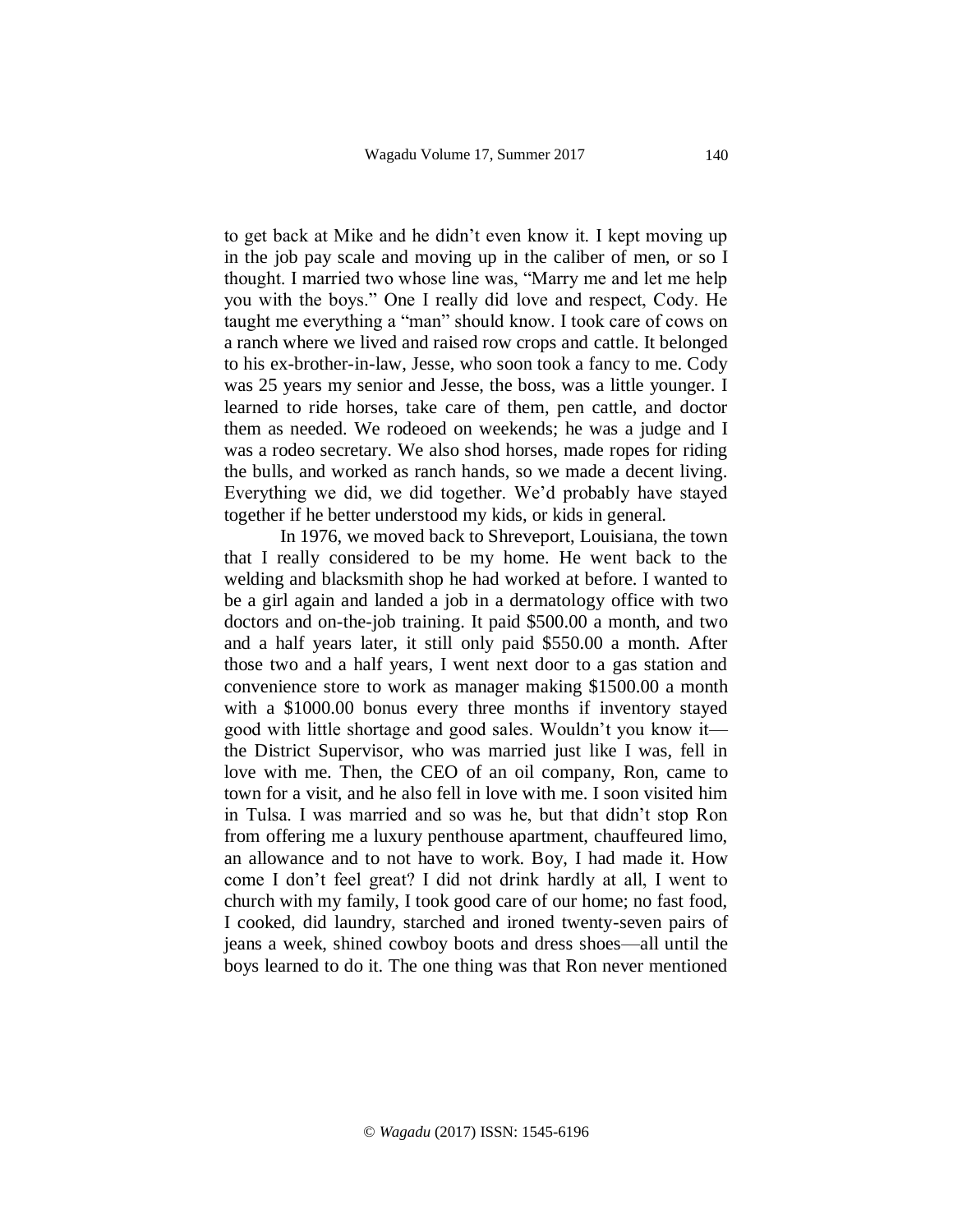my children. That was a bad mistake—I'd leave a man for my children, but I'd never leave my children for a man.

Working twelve-hour days, 6 a.m. to 6 p.m., I had no time off or "me time," and I still had horses to care for. By this time, Cody and I were in business for ourselves with our own welding and blacksmith shop. One of the doctors I had worked for had overheard me talking about buying equipment and offered me a loan. With the money, he put us in business. I paid back every penny and never had to do anything other than be a very effective, proficient doctor's assistant. My phone rang one night and it was the lady from the alarm company saying the gas station I'd been working at, to supplement my income till the welding shop got off the ground, had been robbed and my clerk was missing. She had been kidnapped, then raped and thrown out on the side of the road. I handed my keys in the very next day.

I ran the welding shop, rodeoed, helped with the weekend horseshoeing, and longed for a life. I felt that Cody had begun to pick on my boys. He wanted them up at the crack of dawn to "chop cotton" even we didn't even have a cotton field, just a horse pasture that the horses kept mowed. He also objected when I let them go to the movies, skating rink, or the penny arcade. But, they were good boys and they deserved some entertainment.

Soon, I was asked by Jesse, my husband's ex-brother-inlaw, if I could drive a truck. He had always been astonished at the feats I could accomplish. That started my twenty-year-career of trucking all over the country.

Cody and I divorced. Shelby, my oldest boy, dropped out of school and was driving a truck for a local steel company. He was home at night when I was away. By summer, Justin and Jerry were going with me to the grain elevators in Baton Rouge, Louisiana and Houston, Texas. I was hauling soybeans, milo, and wheat. Shelby married in September and I gave the two younger boys a choice: stay with my mother or go to their dad's while I hauled grain in South Texas. I did have a new boyfriend, J.R., and yes, he was married. I would drive his truck and make money every now and then when he went home. By Thanksgiving of the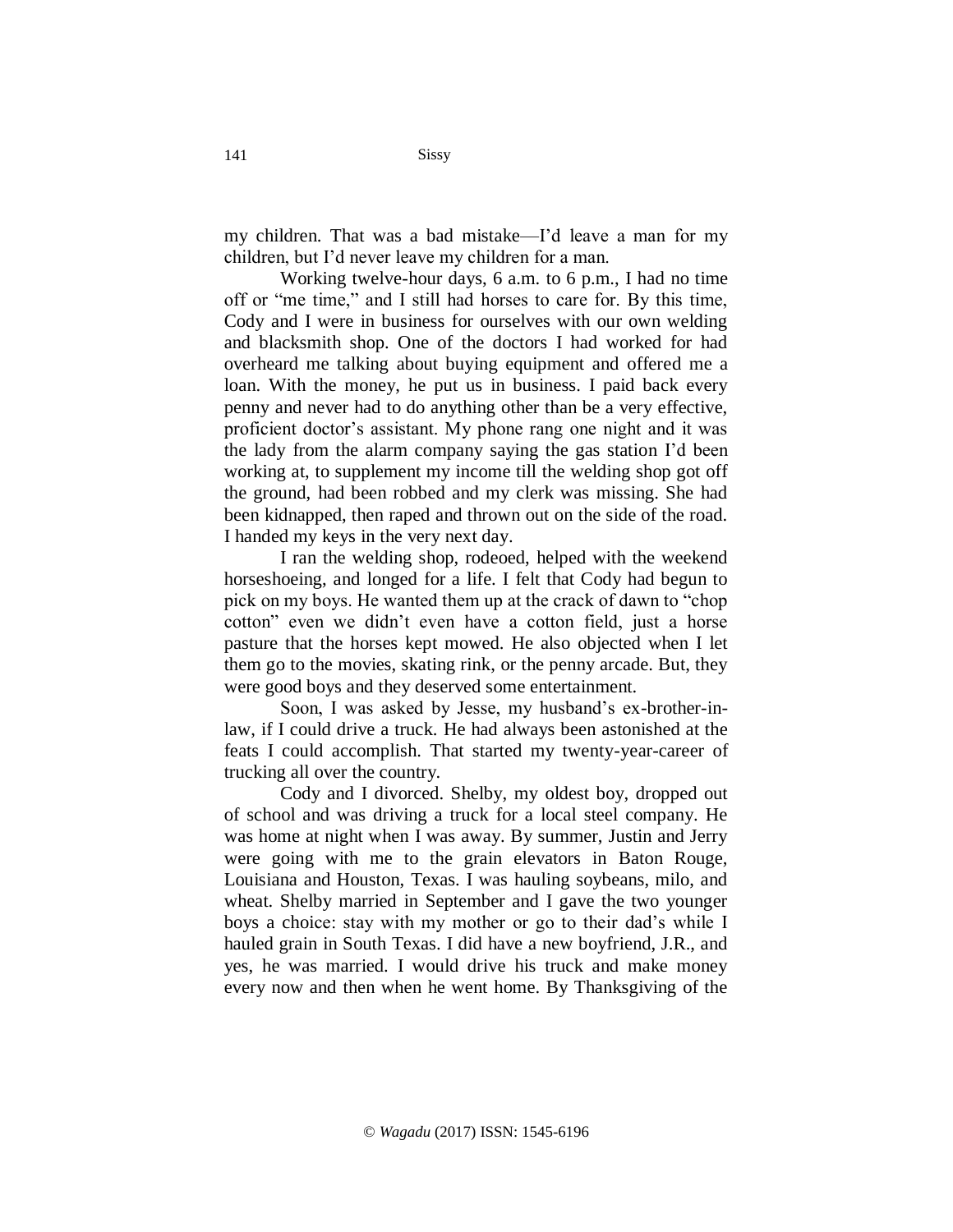third year of our relationship, I had my own travel trailer parked in Pasadena, Texas and was pulling a tanker making between \$14,000.00 and \$20,000.00 a month. But, I was tired of sharing my man. I gave him an ultimatum—he took his wife, helped me buy my first truck, and I was on my way. I had been in a 1982 Kensworth with a suicide sleeper, a short wheelbase, and no airride suspension. I did put in expensive air-ride seats, but it was like putting chrome wheels on a go-cart. Useless. The truck he helped me get was a repo, but a real nice one: only twenty thousand miles, a red-striped, 1982 gunmetal grey Peterbilt with a walk-in sleeper and room for a port-o-potty and refrigerator. There was a closet to hang my clothes and room for a suitcase in a compartment under the bed. I was over the moon.

I married again for nine months, to a man nine years younger than me. From that I learned, don't marry young ones that have nothing. By the end of that marriage, my youngest son, Jerry, was 16. I only saw J.R. a few times in passing. I did contemplate dating his brother after his wife passed away and left him with three kids.

My truck was stolen in December of 1983, and when insurance paid off, I bought another truck, a brand new 1984 Peterbilt. It was a deep metallic blue with big grey, white, and gold stripes. I wasn't fond of the paint job, but I needed to get to work and it was the only one in the lot in Shreveport. This one I bought with my own good name and credit. At that time, I'd never financed a house. I did have an almost-new car I bought just before my first truck was stolen, but buying this truck gave me a real feeling of accomplishment like I'd never felt before.

Buying that truck got me introduced to the truck salesman's best friend, Curtis. You guessed it—I soon moved in with him. He had an insurance business and a beautiful home. He also had a deliberate and ambitious plan to get my truck. Yes, I willed everything to him and, before I completely gave him a partnership, I came to my senses. Curtis changed the locks on the doors and for the second time, I lost everything I had, including all my children's baby pictures—stuff that couldn't be replaced. At least I had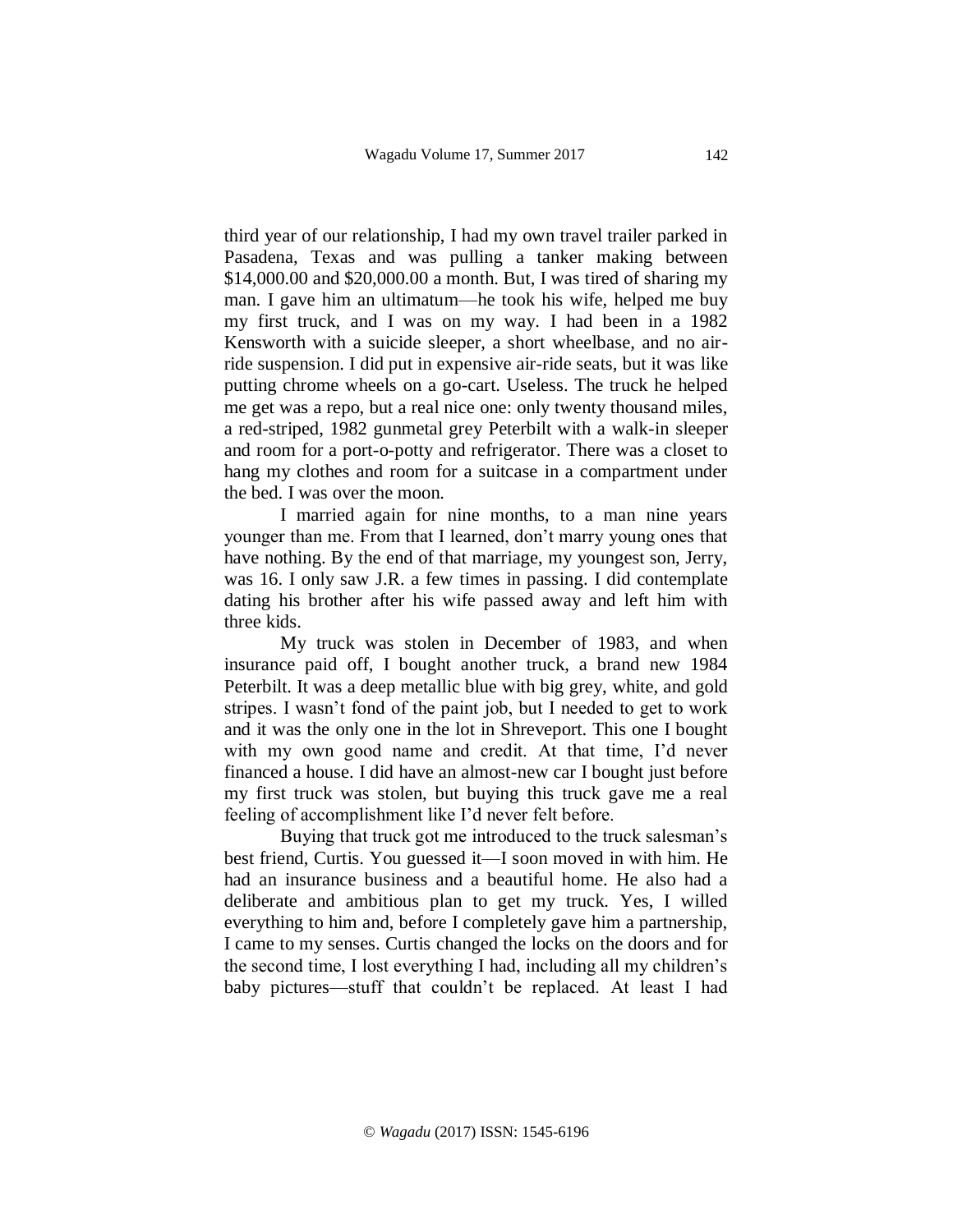clothes in the truck. I spent \$5,000.00 in a Texas court to get all that back from him but to no avail.

I had met a Kenny Rogers look-alike a few months after my other truck was stolen, and on my way to New Jersey, I met him in Sugar Tree, Tennessee. Josh and I dated over the phone through our dispatchers for weeks. He finally quit his job and came on the truck with me. That was one of my costlier mistakes and very damaging to my business and reputation. I gave him too much control. Josh had a house and two acres in Louisiana that he had jointly inherited with his brother and sister. I bought them out and spent \$8,000.00 remodeling it. Six months later he had it burned to the ground while I had gone to Houston with Justin, his wife, and his baby for his Naval entrance exam. I knew something was wrong—call it a gut feeling*.* Josh admitted it later. The whole thing ended up with me in a psychiatric hospital after a suicide attempt.

I have often wondered why I didn't shoot him. He walked up on me in the woods during my attempt. Little did I know it would get worse. The year I met Josh, I had filed taxes on \$135,000.00, which I'd pretty much made on my own. I had a seventh-grade education, no job, and my car had a lot of miles on it. On top of it, he'd cost me my 1984 Peterbilt. My one good thing was that I had eight beautiful grandchildren. I had adopted a girl and my boys are all good men. Again, I thought I had made it. After eight years together, seven of which we'd been married, I walked away.

This was 1992, almost '93. I found a job, but soon hated it. I mostly ran trucks from Arkansas to Iowa and Illinois, and all throughout the Midwest. Finally, I moved to Tennessee, working for a guy with a fleet of trucks running from coast to coast. From there I moved to Georgia. I hauled gasoline all over the state for Marathon Oil until I ruptured a disk from all the heavy work. In January of 1996, Shelby came and got me and I went to live with him and his wife, who I'd met once.

I had spent my life savings in Kansas City, buying a truck for him to lease. Shelby said if I bought it that he'd run it and support me so I'd never have to work again. His wife had won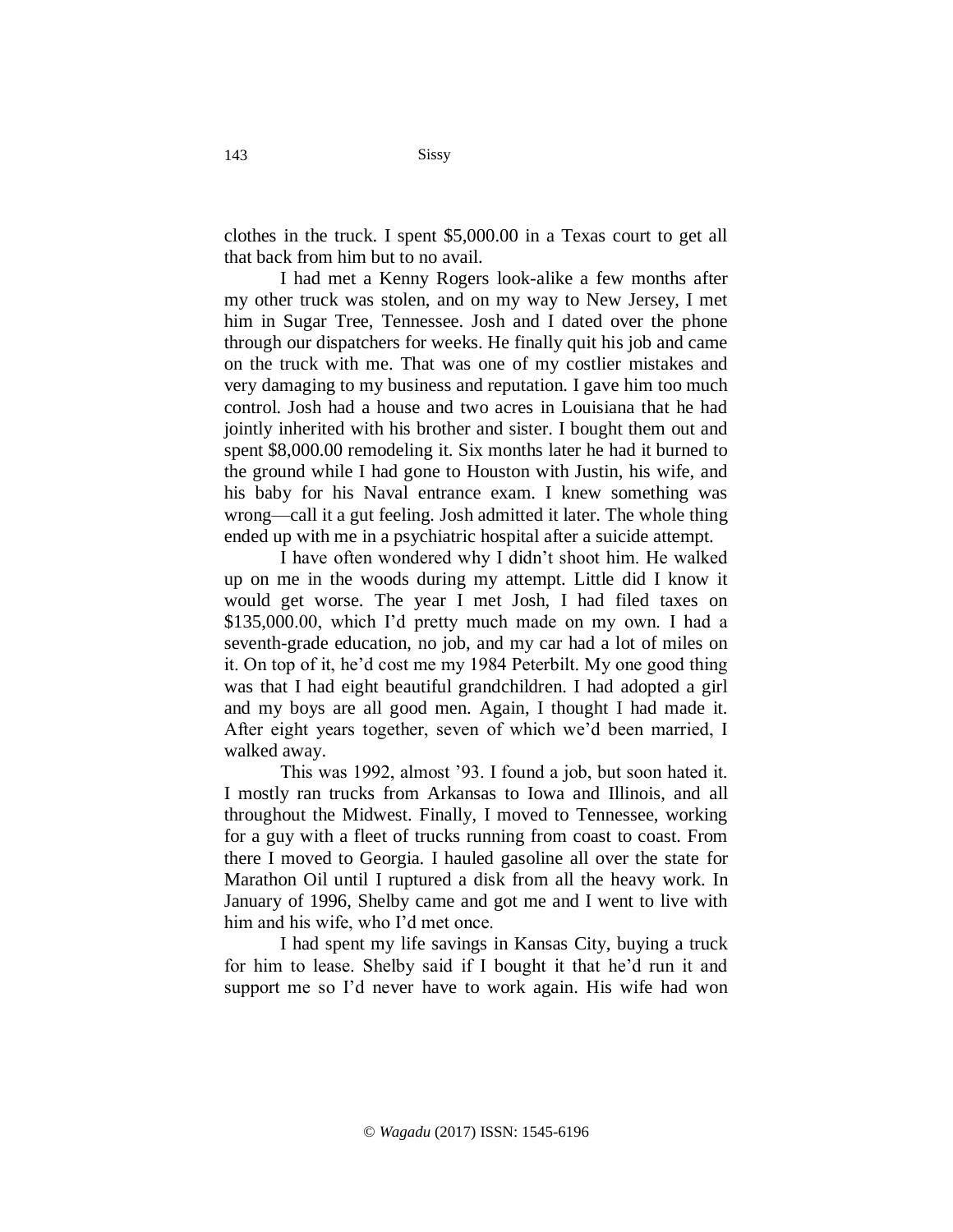some money at the casino, which she wanted to put into the endeavor. I had no objection to that. Little did I know, she wasn't the sweet person she seemed to be. However, she was my son's wife and I was going to treat her as a daughter. Their marriage didn't work and neither did my living with them. I moved out, took the truck, and went to live in East Texas with my mother. I couldn't work, was drawing worker's comp, and pretty much knew my truck-driving career was over. I bought a piece of ground from my mother, a nice mobile home, and started over. I still wonder how after all this I didn't give up. I just needed some time to figure out why my life was such a mess.

It was a hot summer in the piney woods of East Texas and I had met another guy, Tom. Of course, I had had several between Georgia and Louisiana. But, I was beginning to see the light and I was tired of supporting them mentally, physically, and not to mention financially. I told myself that I'd never love again. Sometimes I thought maybe I hadn't really loved those men as much as I'd loved being in love*.* Still, every time one of them left me, it hurt so bad and I swore to myself I'd never do that again, but this new guy was different and we talked on the phone a great deal. I told my son I was inviting him to our Fourth of July barbecue that my son's girlfriend and kids were coming to; that way, I could get my son's opinion. Had I listened to him many times before, I'd have been richer and more mentally adept in choosing my men although he'd been two times divorced and about to make his third mistake with marriage. It seems to run in the family.

By August, Tom and I had a beautiful church wedding, honeymooned in Branson, Missouri, and life was good. He was 47 years old and I was 48. He had his own jewelry and watch repair business at the house. We had a wonderful relationship, but a lot of people were unhappy about it. His family even had background checks run on me. He'd had a similar childhood to mine and had moved from Oregon to Texas to develop a relationship with his mom and two siblings. We lived next door to her. Did I mention his mom left him, as a toddler, on his dad's porch in a snowstorm and that he was raised by his aunt? His aunt was in her seventies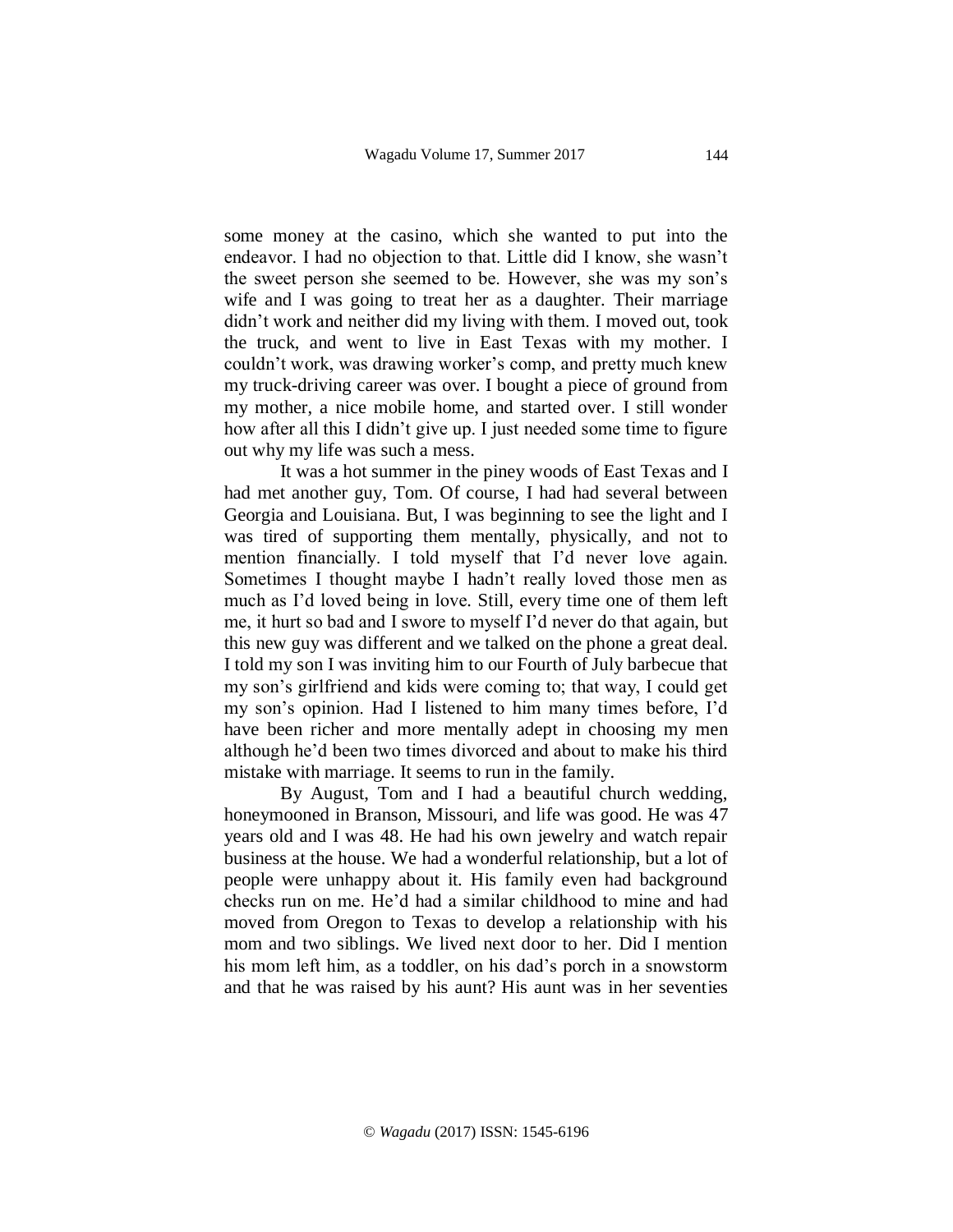when we were married. She seemed very happy to start, but it didn't last.

The jealousy was horrendous and stupid in my book. I didn't believe in it and I still don't. His aunt was jealous of his mom, and the mom was jealous of me and his aunt. His mom thought that because she gave him the two acres that he built the house on, she had control. It was that way with my mom also, and I was paying for the lot next to her. Yes, my mom was mad, too, because I had left her control. My stepdad of 46 years had passed away in March.

What kind of mess did I get myself into? We soon loaded the motorhome, put Auntie in it with her wheelchair and walker, and headed west. We had plans of retiring. In Tucson, Arizona, we started looking for houses and jewelry stores in shopping areas that we could work for. Bingo! We found a home that was handicap accessible, which we needed because his aunt had a stroke shortly after we married. It also had a master suite with private patio, and a huge patio with a brick fire pit and grill out by the pool. They prequalified us while we were there. We wanted to move before monsoon rains started in August. In May, before we met, Tom had knee replacement surgery and wasn't doing well. I'd had back surgery and had already overextended myself. Auntie was practically helpless. Even the dog was sick. I had a maid, as needed, for housekeeping, but I was very picky. Her husband was our gardener and handyman. He also helped with the pool and the vehicle. We hired people to do everything we couldn't do, in Texas and in Arizona.

We moved into our new home on August 17, 1997. We celebrated our first wedding anniversary on August 24. His aunt had another mild stroke, and we had to hire babysitters for when we left the house together. We already had at-home healthcare for her. By September, things were leveling out. We were so in tune, compatible, and very happy, looking forward to our life together. Jerry often stopped by on his way to California; otherwise, it was just us three.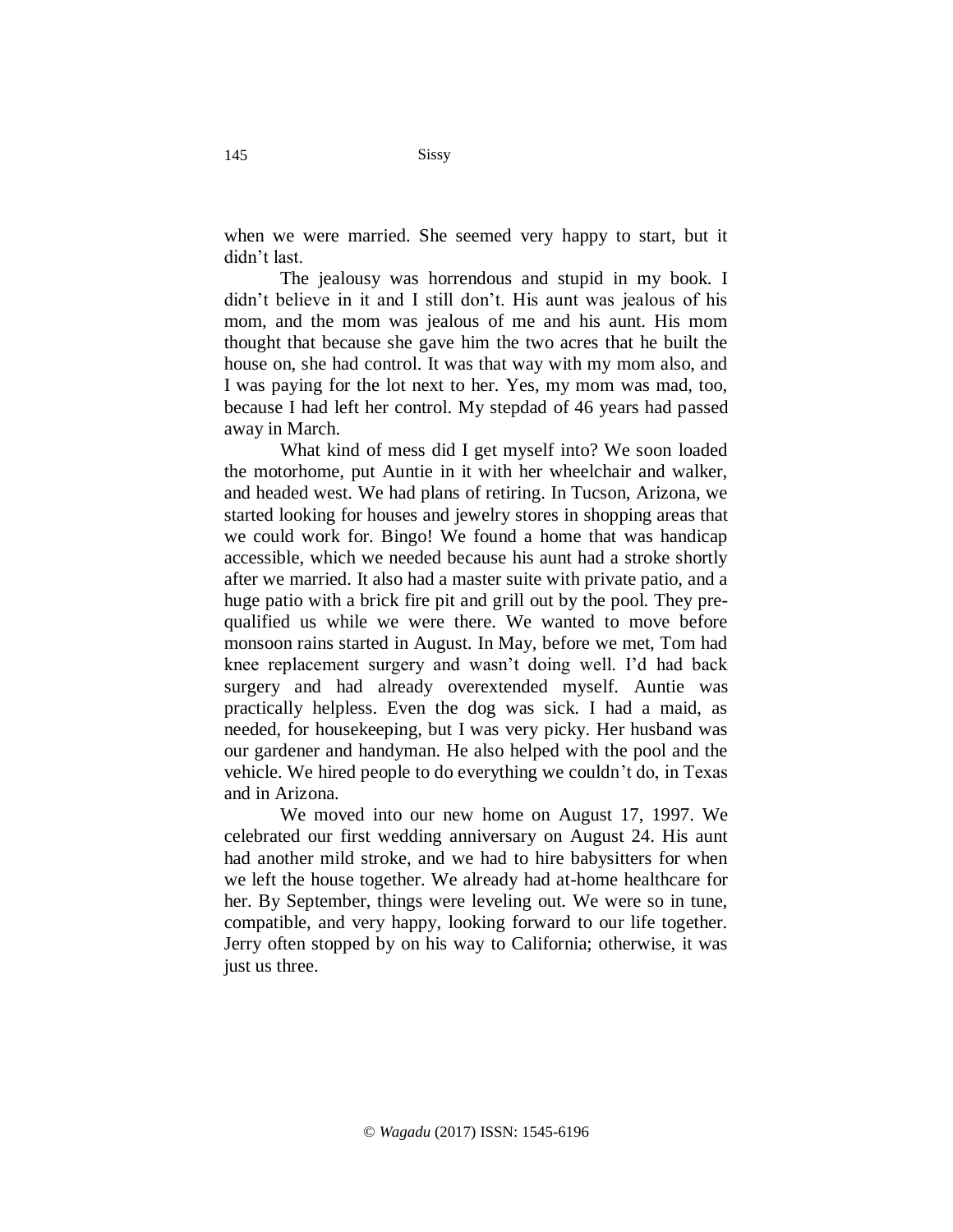In late September, Tom hurt his knee trying to move his aunt's bed alone and within a few days, it had tripled in size and was hot with fever. I sent him to the Emergency Care Clinic alone. They drew out the fluid and advised him to see an orthopedic doctor as soon as possible. It wasn't till Tuesday that I found one, way across a town that I was unfamiliar with, but we got there. After all, I'd driven an 18-wheeler in downtown New York City, Los Angeles, and Atlanta—I can do anything*.* The doctor said the dreaded word, "hospital," and that he had to check in as soon as possible. I called my mother to drive his aunt's car, which we left in Texas, to Tucson and care for his aunt. My mom was a retired RN and had done a lot of private-duty sitting after retiring. She had warmed up after my marriage. The aunt needed someone who cared about her. She and my mom had become friends before we left Texas. My mom now worshipped Tom because he petted and spoiled her. It was funny!

As I suspected, his knee was seriously infected. They kept him for four days. He was sent home with an IV port and received a small package of antibiotics every eight hours, which I administered. Now, we also had at-home healthcare for him. They had taken out the knee prosthesis, and he was confined to a wheelchair. With my help, he could sit and do his jewelry and watch repair. I became superwoman. I had to go to all of our customers for pickup and delivery and arrange all the doctors' appointments for all three: him, his aunt, and the dog. Then there was me. I had a bad case of tendonitis, better known as "tennis elbow." I was worn out and scared. Tom was not getting better. By mid-October, the infectious disease doctor said Tom would die if they stopped the antibiotics and the orthopedic surgeon wanted to amputate but was afraid the infection would spread. They kept saying that they didn't know what it was. What it was, was a Superbug.

On Halloween night, they amputated his leg. I had his aunt in a private home care center for the elderly, and I was alone. My mom couldn't come. His family was useless and didn't care. His daughter had called once. They were all still mad about our move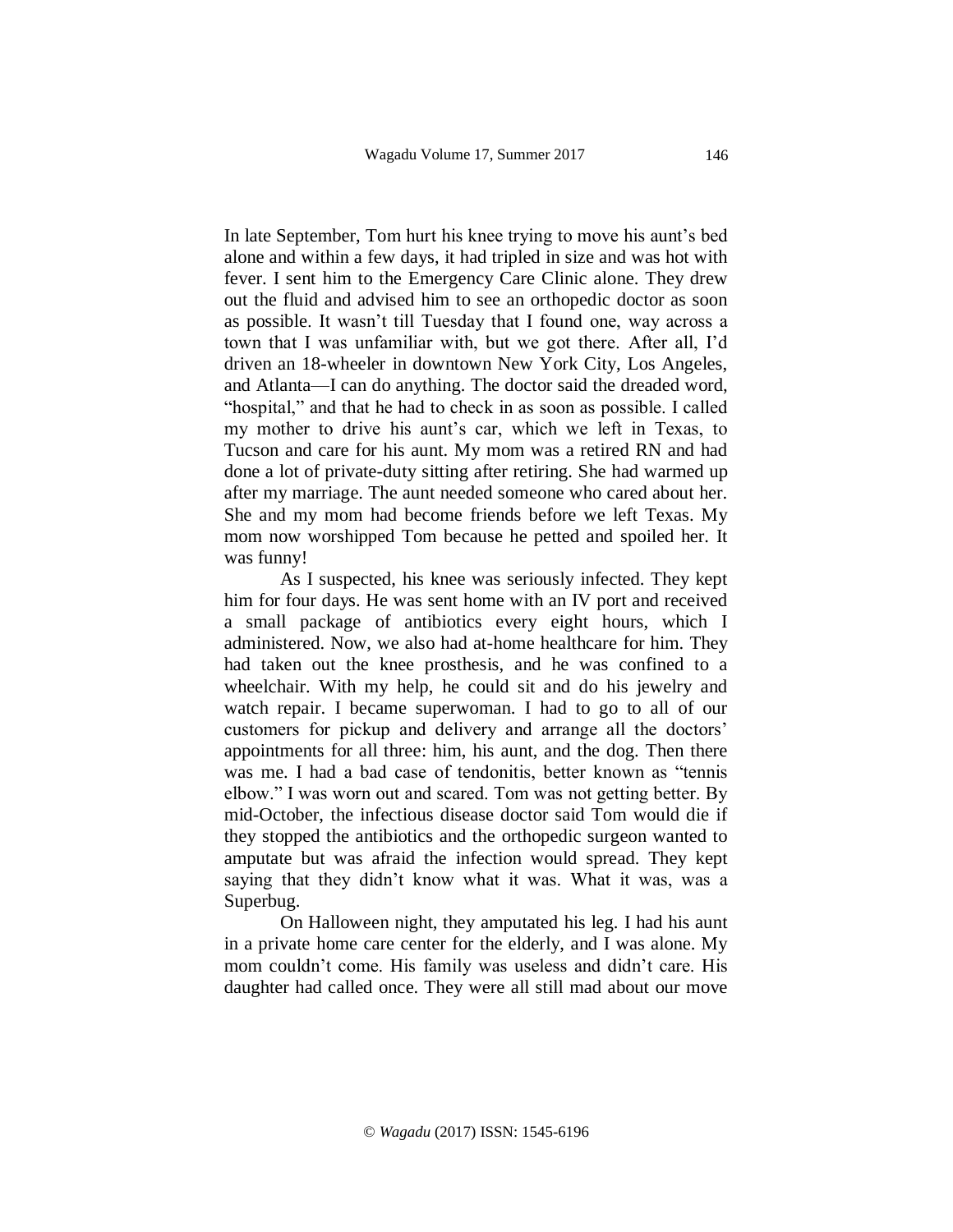and, of course, blamed me. He questioned if I would still love him with only one leg. My reply was, "I'd love you without any," and I did. He came home after he went through rehab, got fitted for a prosthetic, and was back to work in his wheelchair. I had gotten a little help with his aunt after I brought her home; the at-home healthcare center and doctor ordered it for me. It did give me a much-needed break, three days a week for eight hours, without anyone to care for. It was now getting close to the holidays, and I was determined to have a great first Christmas in our new home. Little did I know what my future would hold*.* 

I had decorated inside and out. I loved the southwestern style of Christmas. I'd put luminaries, the little brown paper bags with sand and candles inside, all around the driveway, front walk, the pool, and the patio, and I bought a live tree like Tom had asked for. I also bought something popular for the area, a small freestanding fireplace for the patio. We loved our fireplace, but sometimes liked to sit on the patio in the evening. I bought small bundles of wood and artificial logs at the 7-Eleven down the street.

On December 10, I thought I had it all under control, and things were going pretty well. I had my schedule down to a science. Tom bought me a new glass top range to replace the dropin cooktop oven that came in the house. They delivered it that morning. I think it was a Wednesday. Auntie was at the daycare, Tom was in the jewelry shop working, and I soon had to go make deliveries and pickups, finish Christmas shopping, grocery shopping, and get my nails done. By dinnertime, I had nothing started. Tom had come to the living room and asked for a fire in the fireplace. He couldn't get close enough to do it. I got one going and returned to the kitchen. Auntie had spilled water and said nothing until I slipped and almost fell. She smiled and I fussed. She ate and returned to her chair by the fireplace. I cleaned up the water. She and Tom were having a loud discussion and I went to see what it was about. Somehow, the subject was her going to the home permanently. She threatened suicide and went to her room.

I was upset and trying to cook breakfast for our dinner. I burnt it all, not being used to the new electric oven, unlike the gas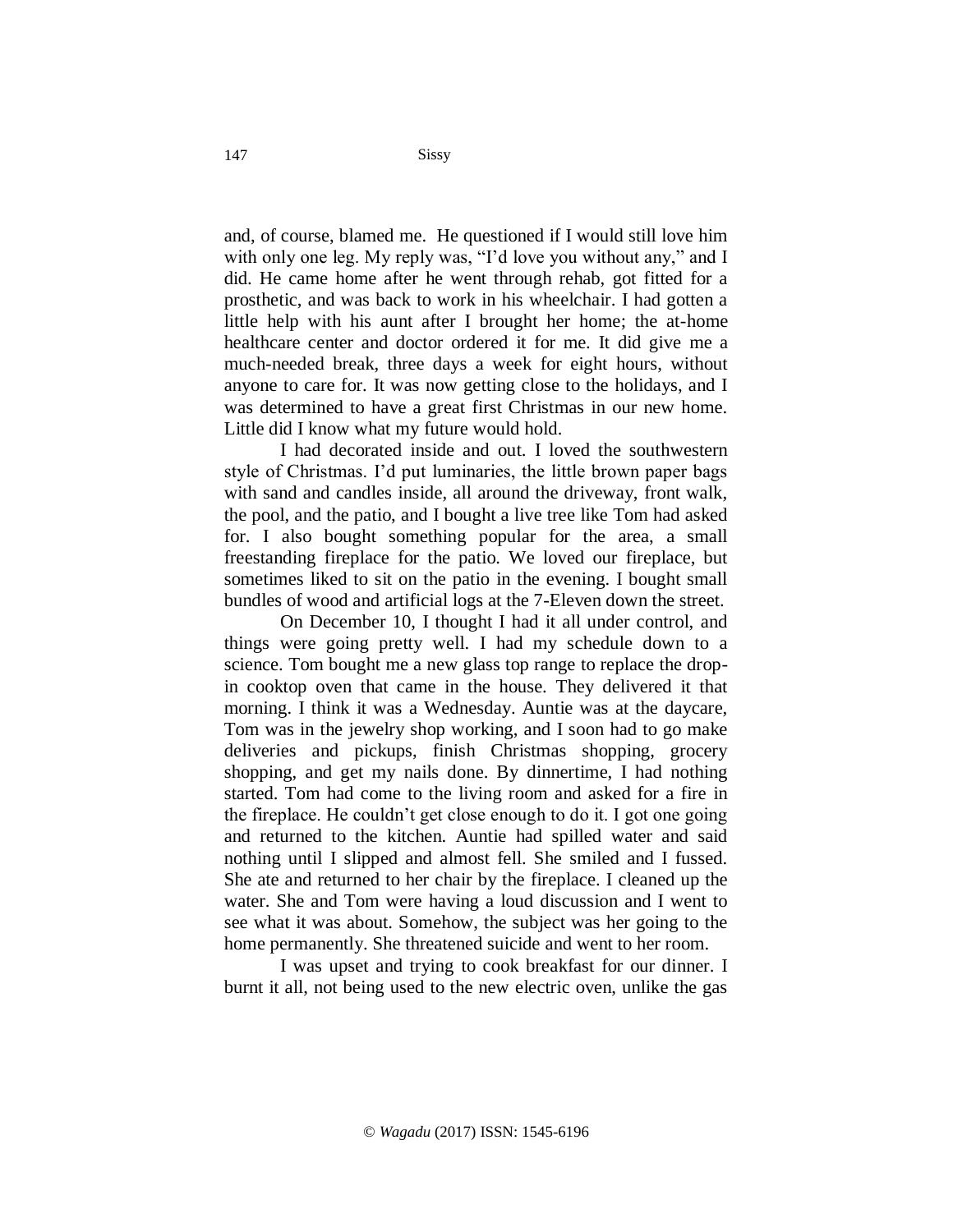stove. Tom hugged me and told me to back the truck out, get the dog, and we'd make a quick trip to Burger King—his favorite. We were gone maybe thirty minutes. A few days earlier I had built a low bar, with his help, so he could roll his wheelchair up under it; he couldn't do that at our dining table. So, we ate and talked about our day and the situation with his aunt. We had a routine now. His job was to take the dog out after he set up the coffee pot for the morning and I turned off the Christmas lights and secured the house. I had helped him remove his prosthetic earlier and marked his stump where it was rubbing since we were going to the prosthetist the next day for an appointment.

When I got to the bedroom, he was in his recliner and the dog was in mine. I went to the bath suite to do my evening ritual and get on my pajamas and robe. I don't exactly remember why I went back to the kitchen. At the end of the hall, I turned into the living room and heard, "POP! POP! POP!" I looked at the fireplace, but the fire had gone. I thought of Auntie's threat of suicide. I checked on her earlier; she was cozy in her bed and watching TV. I ran to our room. I found him on the bed, gun in hand. I had jerked the gun from his hand and I told him, "Hang on, I'll get help!" I had a female friend next door whose boyfriend lived two doors down the opposite way. I was out of my mind. I called 911 and ran for the boyfriend's house because my friend's car was in his driveway. I beat on the door until he answered and said, "He shot himself!" and I took off running back to the house. I was barefoot, and I never even felt the desert ground on my feet. I was on the bed with him when my friends got there. They dragged me off and into the living room. I was still convinced he was alive. They told me no.

We'd been invited to church by a guy who had responded to an ad we'd placed when Justin decided to sell our musical instruments. We had so much happen that we had never made it to church with him. Since he was the only person I'd spoken to about church in Tucson, I called him and told him what had happened. He got his pastor and found pallbearers for the funeral. I buried Tom on Monday, December 15, 1997.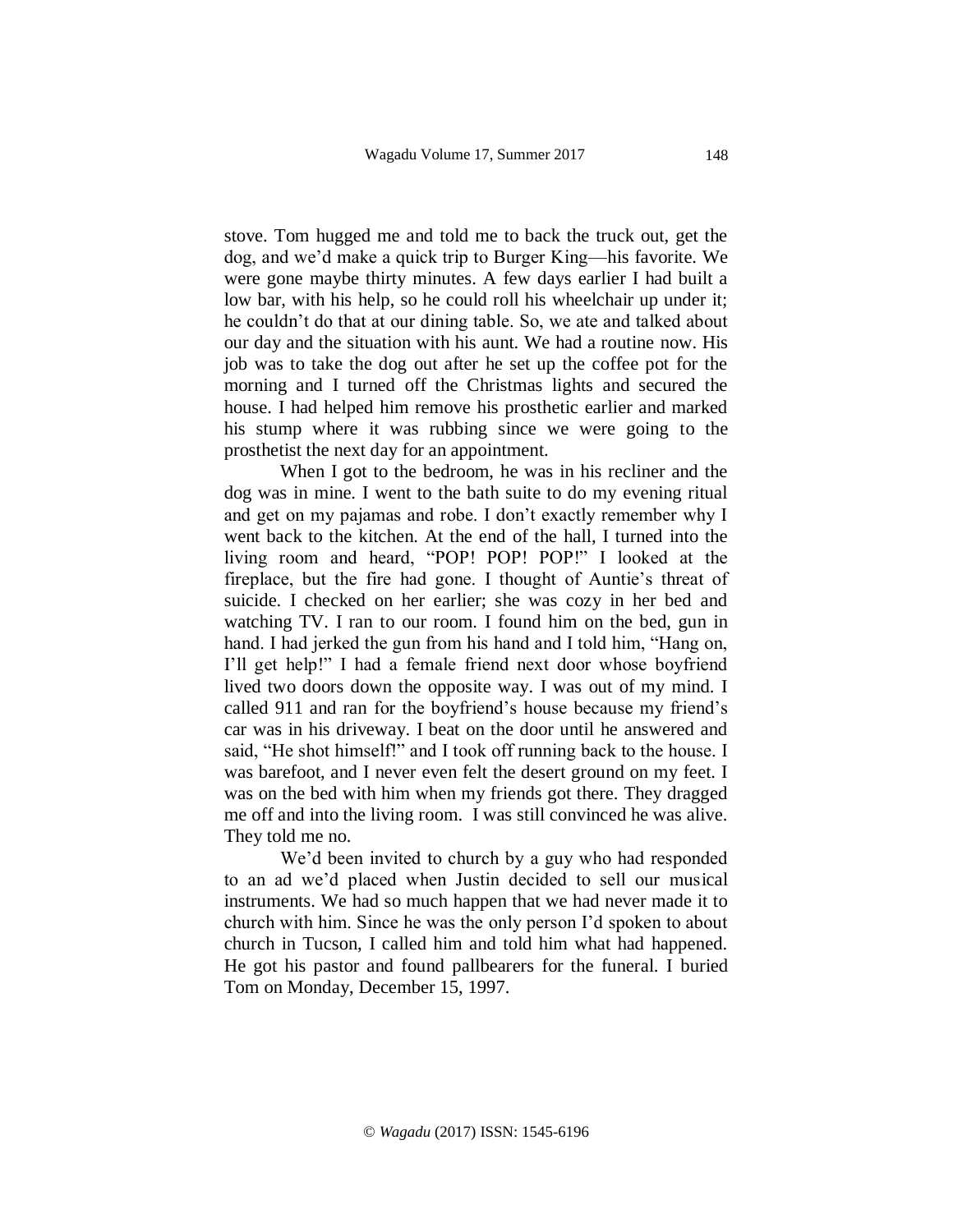I had to be in Marshall, Texas by Wednesday for his social security disability hearing. The battle for my life and everything we owned and had worked for began that day. I had his aunt back in the private care home. By the first of January, I was on the verge of collapse. My mom came out to help me with my problems. She stayed a week and abruptly left. I felt abandoned, alone, scared, and hopeless. A few weeks later, I, again, called the man from the ad; his wife came and picked me up on a Sunday morning and we went to church. Still to this day, neither of their names come to me. I was not ungrateful, just was in shock, and don't remember a lot. The psychiatrist said it was alright if I never remembered.

Fast forward to March, 1998. Everyone, it seemed, had deserted me again. I had few loyal friends. I met a guy, Jim, and he called me a lot. I finally agreed to let Jim come to my house. He knew what I'd been through and that I wasn't ready for anything more than friendship. He called from down the road for me to come meet him. He'd been to Applebee's and had a drink or three. He left his car and we went back to my place. He seemed to be a great guy, a real gentleman, opening car doors and pulling out chairs for me. I cooked dinner, and he helped. He'd been to culinary school. I was impressed. He was older; I was thinking middle- to late-50s, nice looking, well groomed, and very intelligent and articulate. He also was down to earth. You wouldn't have expected him to be somewhat wealthy. He spent the night on my sofa. We spent a lot of time together, and he finally told me he was a non-practicing attorney and in a property settlement fight with his ex. Ah! We had something really in common as I was also in a property settlement dispute. By the last week of March, my defense had wavered, and we flew to Las Vegas. On the fourth day of our trip, April 1, 1998, we married in the Monte Carlo Hotel Wedding Chapel. (April Fools!) I got the full treatment, too, and he finagled for the high-rollers' limo to take us to the airport. Again, I was impressed.

After three weeks, we were off to Wyoming to, and I quote, "see my new house." My 1498 square foot house in Tucson fit in the 1500 square feet of the Great Room of our Wyoming Big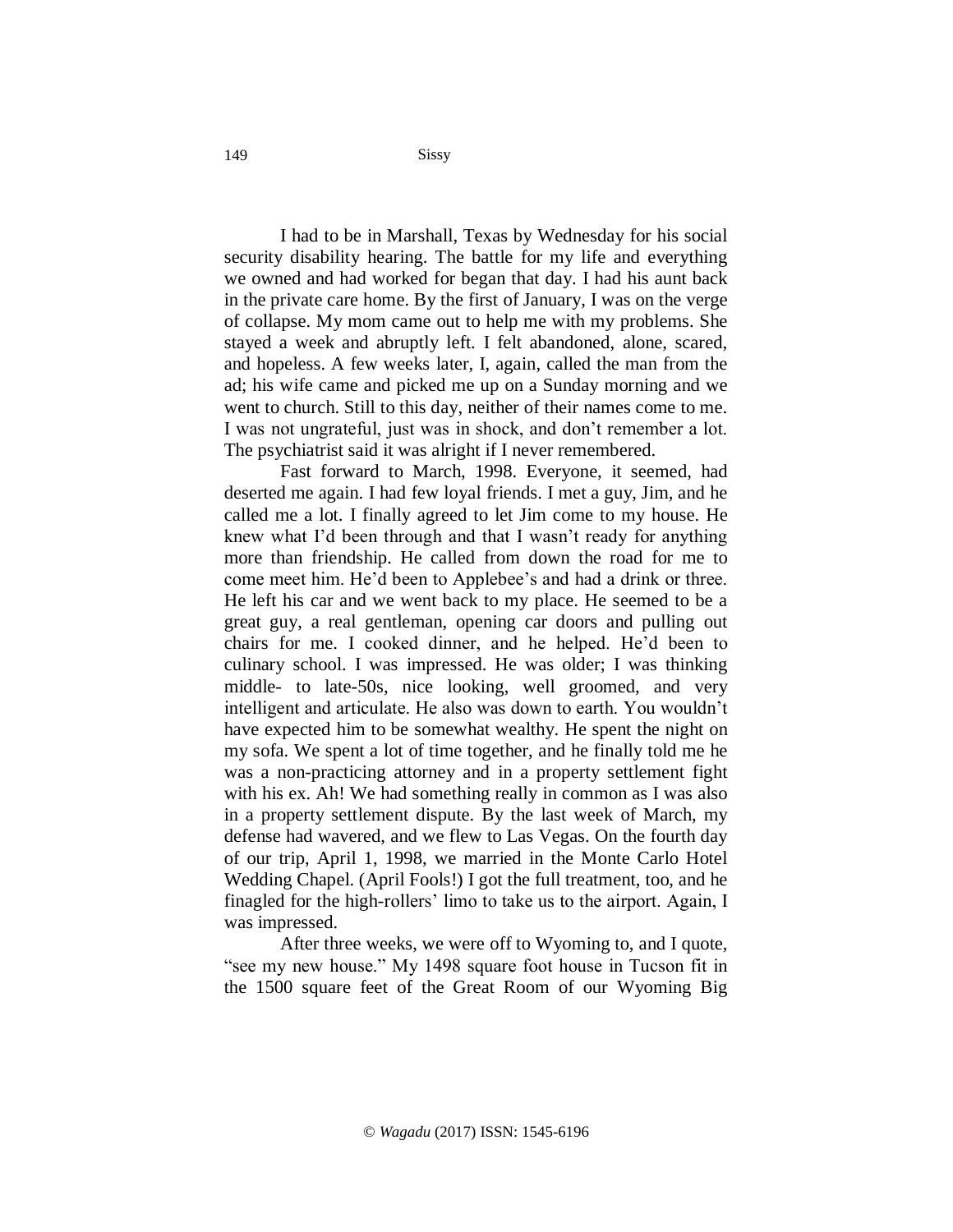House. It had a tree growing up out of the spiral staircase; yes, real, but no longer living. It had a huge horseshoe wet bar that held 12 people. This is where he and his best friend of 35 years, who was also his former banker, were sitting when I heard, "You're crazy for getting married before your divorce is final." I said nothing, as if I had not heard from where I was.

The Big House was lovely; I could see Lynwood Bay from the balcony of our master suite. That's where the marina was on Flaming Gorge Lake. I could see the backside of the actual gorge too. We sat against a large hill, and the Utah Valley rested below. We lived on Stateline Road and the house had 24 acres. I soon discovered that Jim drank a lot and could become very belligerent when there was no one around. I stayed quiet, and he eventually passed out. I wanted to be on my own turf in Tucson before I confronted him.

He had the gift of a Philadelphia lawyer. He could make you forgive him and, as I've learned about domestic violence, the cycle goes from violence back to the honeymoon stage, and all that happened pretty quickly with him. Back in Tucson, he knocked me over a recliner chair and broke the grandfather clock my late husband bought me. But I kept staying and kept forgiving. The good times were great. We had wonderful times and a lot of fun. We traveled and saw lots of stuff—pretty much anywhere that I hadn't gotten to travel to while driving trucks, we tried to go to. He had a huge boat, and we could stay on the lake fishing for two or three days at a time. He had taught me how to drive it and also how to run the remote control trolling motor as we fished with the downriggers. I loved living on that lake in Wyoming. It's very scenic, and to me floating on water is great*.* I hated going home; those were some really happy times. I had no worries except not making him angry with me when he was drinking. The bad times were awful. I'd only been hit by my children's dad, and he never bruised me or blackened my eyes. This wasn't the case now; I had to wear sunglasses a lot. Jim would force me out of the Big House in Wyoming and I'd go back to Tucson. But, he'd either show up or call and talk me into coming back.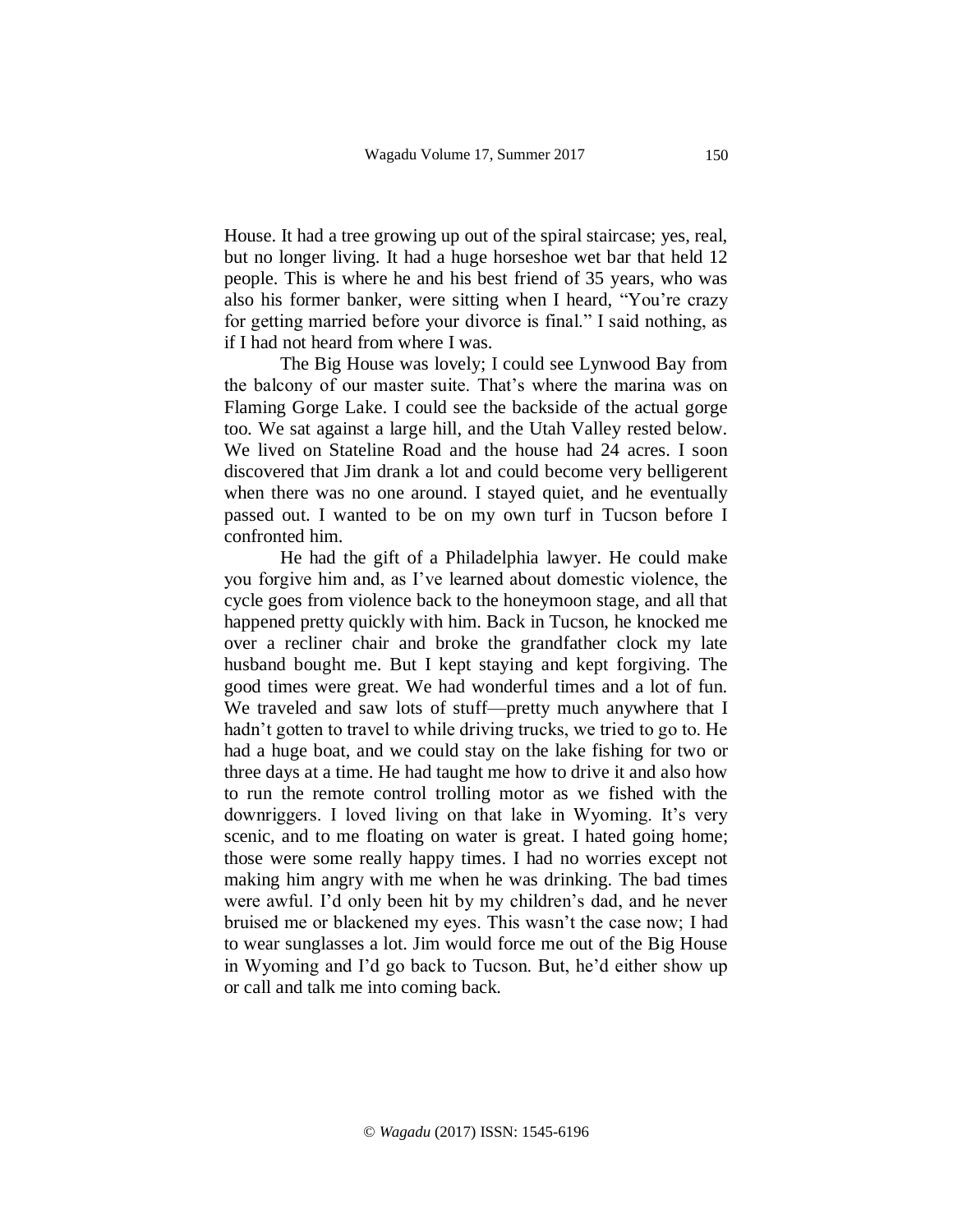By April of 1999, he convinced me to move everything he would allow me to keep to Wyoming. I'd asked just to spend the winter in Wyoming with his three young kids for Christmas. My kids weren't allowed on the property. My youngest, Jerry, had taken a gun away from Jim when he pulled it on me while drinking in Tucson. Jerry didn't hurt him, but the next morning, he told Jim that if he ever did that again or hit me, Jerry would kill him. I had to keep them apart.

Once again, for the love of a man, I had given up most of what I worked for with the promise we would be legally married in July, since the Vegas wedding wasn't legal. I could buy anything I wanted to replace what I had given up in Tucson. I learned not to let him know what I'd had in another marriage; he was insanely jealous and would throw it back at me when he was drinking.

By August, his best friend had married and I was ecstatic to have the chance to have a friend—we could be a foursome. Not a chance! Jim was furious. I was even more confused. Anyway, she and I saw each other when I could sneak away to have lunch and shop. He called on the cellphone every 30 minutes. They came and got me in the middle of the night a couple times when he got violent. His friend got on him about hitting me. That made things worse for their relationship and ours. I would leave and come right back. I was like a lost child in the woods.

In early November of 1999, he was, and had been, in a tantrum for a week. I had had enough. I left and the neighbors called the police. I was bruised and bloody. I slipped back after the police had left and got my Ford Expedition. They said I could because my name was on the title. I went to town and rented myself a hotel room. The next morning, I called my hairdresser, Michelle, who I thought was my friend. She had been aware of my situation for weeks and directed me to the battered women's shelter. They allowed me to come after a screening at a restaurant. Little did I know, Michelle told her husband, who told my husband where I was and every move that I made. It took me awhile to figure that out. Jim harassed and stalked me almost every day. That was the end of ever trusting another woman or man.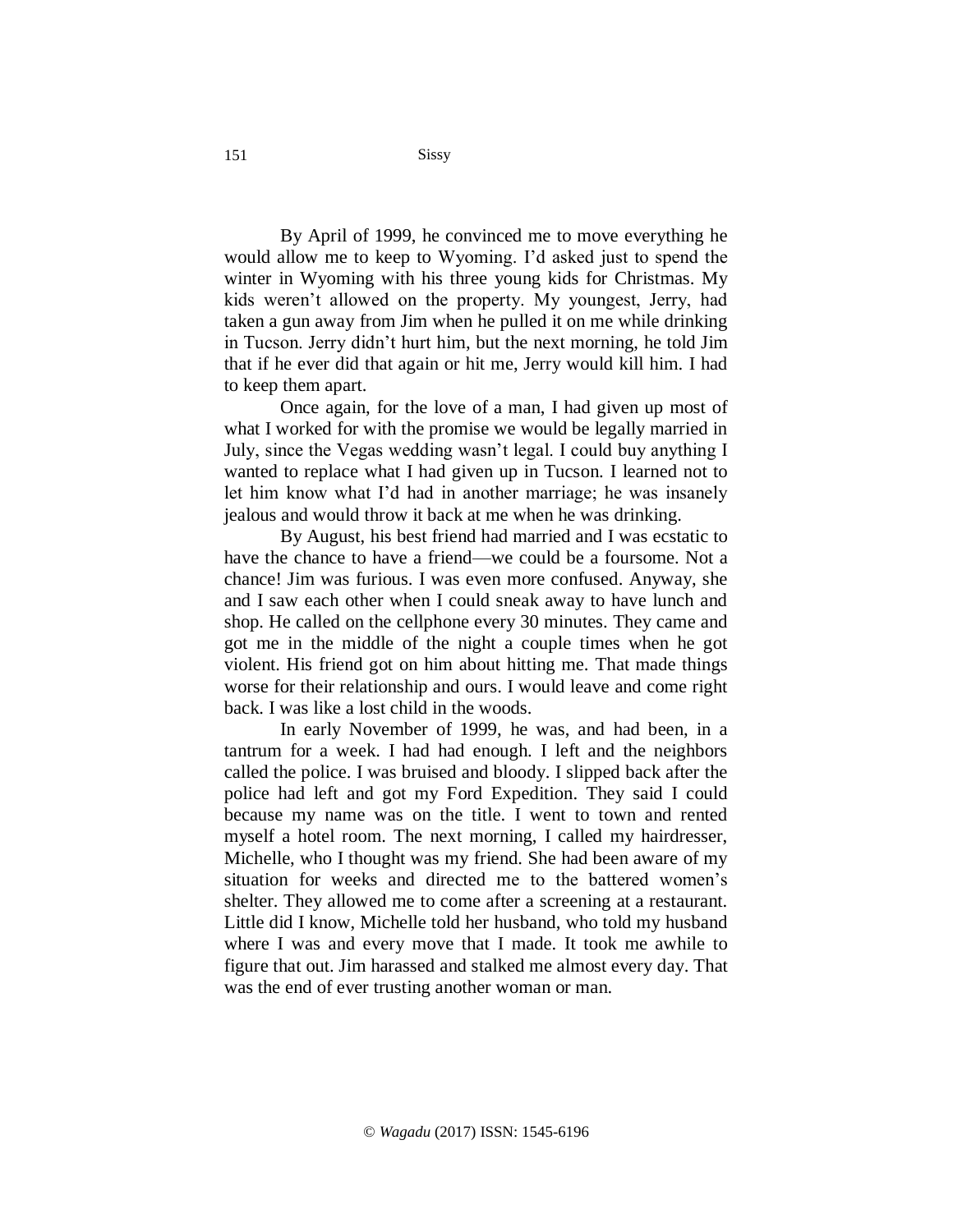I spent six weeks in the battered women's shelter and put him under a protection and restraining order. He broke it daily. I told the county attorney almost daily. When it came up that Jim had married me before his divorce was final, their ears perked up. Seems that they wanted to file charges for bigamy. There had never been a case tried in Wyoming. So, I hired a divorce lawyer, not sure why I needed a divorce, but I needed help legally. Jim was saying that I had nothing on his property, that he wasn't married to me, and that I had no rights. He would eventually prove that to be right in the State of Wyoming.

However, at the hearing for the restraining order, Jim showed up drunk and 30 minutes late. The old judge was not impressed by his sob story. He gave me \$1000.00 a month in spousal support, the Ford Expedition I was given for my birthday, and the 31-foot travel trailer, and Jim had to repay me for the tax, title, and transport from Arizona to Wyoming. I moved out of the shelter, but he continued to stalk me at work and at my home. I called the law—nothing! The county attorney said he would have an extra drive-by put on me. The last time I called, the deputy laughed when I told him that.

I went to a nightclub with a friend and met a guy, Tray. He didn't drink! Just coffee or orange juice. I wouldn't let him buy me my drink either. We both loved to dance, our reason for being there, and we made a good dancing couple. We went to the truck stop for a light dinner. He asked me for a date the next Saturday. I said yes. Tray was at my house a couple of times when Jim would drive around my trailer. He knew my story, and that Jim had not yet given up his guns. I didn't have one anymore; Jim had sold mine. Yes, I was afraid.

When Tray offered to move me in with him, so I'd be safer, I accepted. Yes, Jim found me within a couple days. He would sit across the street. I called the city police. They came but they said they could do nothing. Christmas came and Tray wanted to get out of the snow and cold. We went to Arizona, south of Tucson, I think Tombstone. The OK Corral was there. But it being Christmas, there wasn't much open. By that night, he had become grumpy and